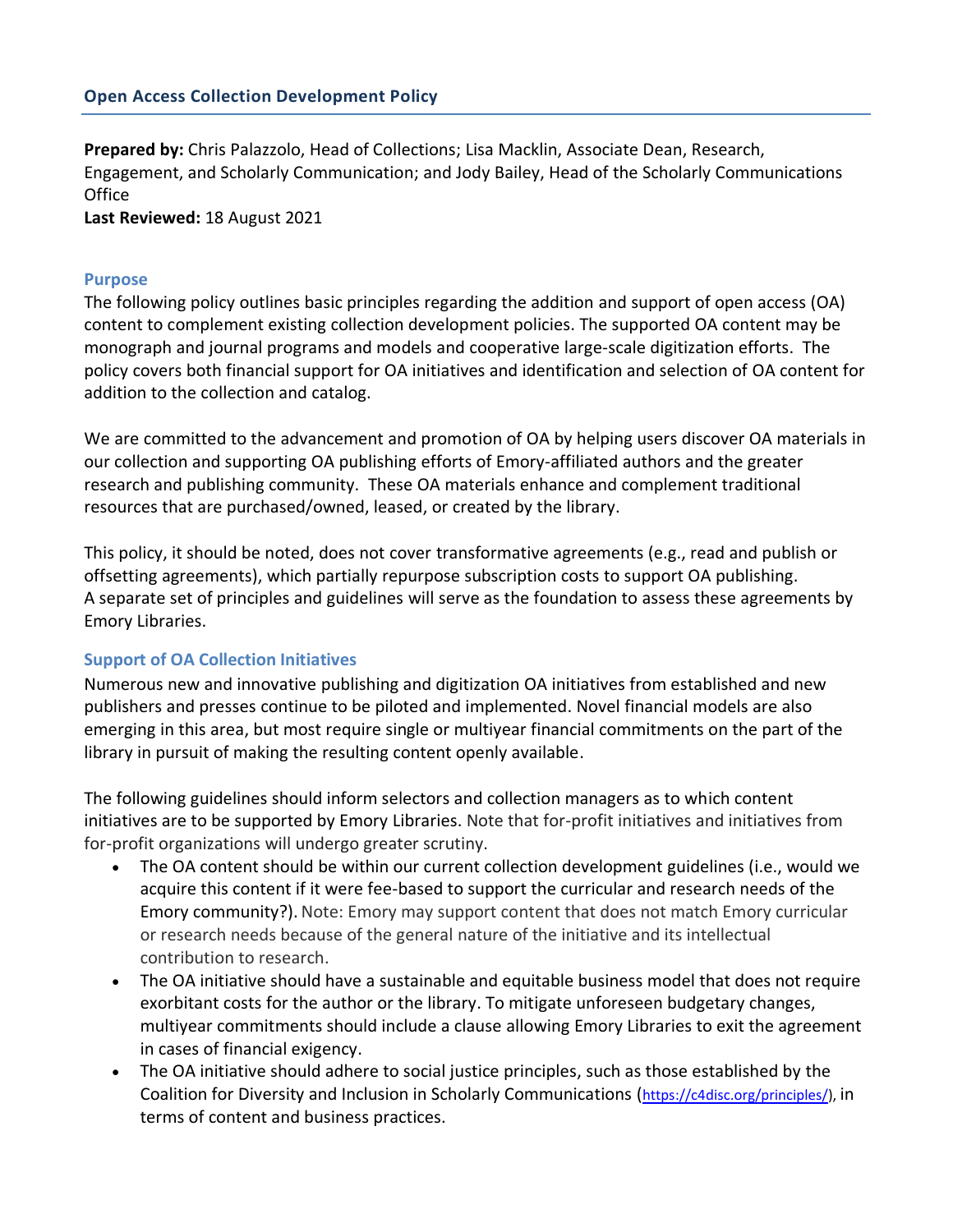- The OA initiative should adhere to ethical principles in terms of content and business practices. Specifically, the company/organization providing the OA content should be reputable and follow the Open Access Scholarly Publishing Association's Code of Conduct [\(http://oaspa.org/membership/code-of-conduct/\)](http://oaspa.org/membership/code-of-conduct/) and/or the Committee on Publication Ethics guidelines [\(https://publicationethics.org/guidance/Guidelines\)](https://publicationethics.org/guidance/Guidelines).
- Library financial support should be based on a cost-to-content ratio (i.e., fees should be in proportion to the content received or produced) as well as any benefits accrued to contributors (e.g., advance access to content).
- Of particular consideration should be whether Emory has contributed content or whether Emory authors are represented.
- The library should receive some benefit from contribution even if the OA funding goal is not met.
- The publisher/organization should have a robust policy and practice in place for the preservation of their OA titles or collections or will facilitate Emory serving as the preservation repository if we choose.
- The publisher/organization should have a metadata plan to enable and enhance discovery of OA materials it produces.

Support of each OA model will be reassessed on a regular basis to determine whether terms of agreement or support (financial or otherwise) are still beneficial to Emory. Current OA initiatives supported by and/or under consideration will be documented and updated by way of an Open Access Inventory.

A regularly recurring budget fund has been established to support and track OA publishing models and initiatives. The fund can be used for one-time or ongoing commitments and is refreshed annually (above and beyond past commitments), expanding the financial commitment to OA over time when possible.

Requests for OA monograph collections or support of large-scale OA digitization efforts should go through the Collection Management Technical Advisory Group (CMTAG) as we are committing staff time to review contracts and to catalog and manage these materials.

# **Open Educational Resources**

Although Emory Libraries does not traditionally purchase or lease textbooks, open educational resources (OERs) should be discoverable and available through the catalog. OERs are teaching and learning materials that are free of cost in digital form and openly licensed to allow users to retain, reuse, revise, remix, and redistribute them. Instructors benefit from OERs' flexibility, and students save money, which is particularly beneficial to those from historically excluded populations. Furthermore, because Emory is expanding its online education offerings, OERs are more readily available to students around the world who might otherwise have difficulty purchasing or leasing traditional textbooks. OERs will be added to the catalog when large collections of them are made available along with their metadata that can be batch downloaded (e.g., the Open Textbook Library, [https://open.umn.edu/opentextbooks\)](https://open.umn.edu/opentextbooks).

### **Support for Individual Faculty/Researchers**

Although Emory Libraries may not be able to financially foster or support all notable OA initiatives, the Libraries may support individual authors' efforts to publish OA monographs or journal articles. Emory